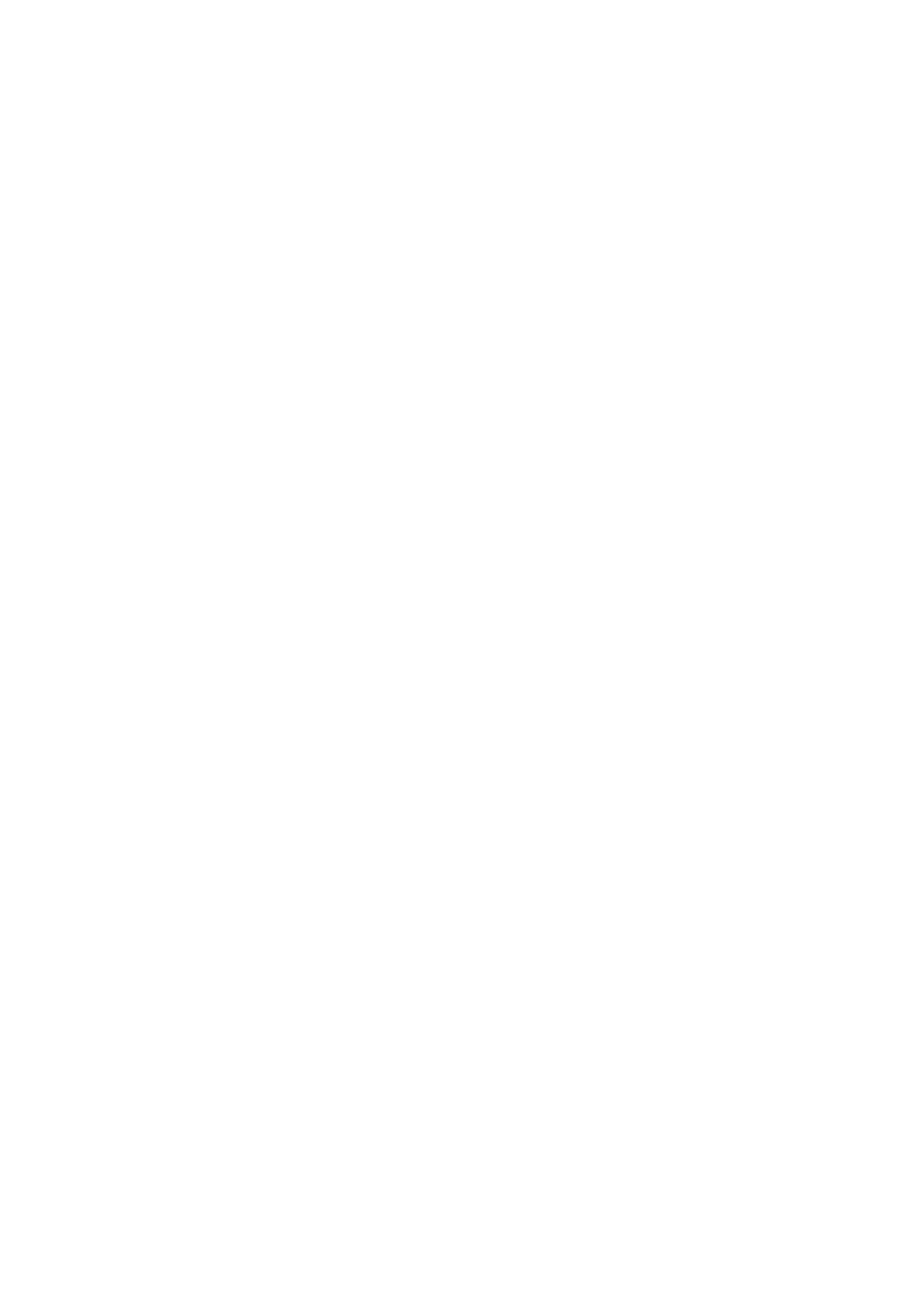embedded in an elastic medium. As shown in Fig. 1, the graphene sheet is modeled as a moderately thick rectangular plate resting on two-parameter elastic foundation with the elastic modulus E. Poisson's ratio  $\nu$ , uniform thickness h, length l and width b. A coordinate system  $(x, y, z)$  is also defined in Fig. 1 with x, y and z axes along the length, width and thickness of the graphene sheet, respectively.



**Fig. 1.** Geometry of the considered graphene sheet embedded in elastic medium.

On the basis of the Mindlin plate theory, the governing differential equations of motion for the free vibration of the graphene sheet can be explained as follows [22]

$$
M_{xx,x} + M_{xy,y} - Q_x = -\frac{1}{12}\rho h^3 \ddot{\psi}_x, \tag{1a}
$$

$$
M_{yy,y} + M_{xy,x} - Q_y = -\frac{1}{12}\rho h^3 \ddot{\psi}_y,\tag{1b}
$$

$$
Q_{x,x} + Q_{y,y} - p = \rho h \ddot{\psi}_z,\tag{1c}
$$

where  $M_{xx}$  and  $M_{yy}$  are the resultant moments,  $M_{xy}$  is the twisting moment, and  $Q_x$  and  $Q_y$ are the transverse shear forces. All the aforementioned moments are per unit length.  $\psi_x$  and  $\psi_{\nu}$  are also the rotational displacements about y and x axes, respectively and  $\psi_{z}$  is the transverse displacement. In equation (1), t indicates also the time,  $\rho$  is the mass density and  $p$ is the force per unit area applied to the graphene sheet. It should be noted that in this paper, the symbol "," is used to show derivative operator. For example,  $M_{\chi v}$  is equal to  $\partial M_{\chi v}/\partial x$ . Nonlocal elasticity theory states that the stress at each point in an elastic continuum medium depends not only on the strain of the same point but also on the strains at all other points in the domain [13, 14]. The nonlocal constitutive equations for a three-dimensional problem can be expressed as

$$
(1 - \tau^2 l^2 \nabla^2) \sigma_{ij} = C_{ijkl} \varepsilon_{kl},\tag{2}
$$

where  $\nabla^2$ ,  $\sigma_{ij}$ ,  $C_{ijkl}$  and  $\varepsilon_{kl}$  are the Laplacian operator, the stress tensor of the nonlocal elasticity, the classical stress tensor and the linear strain tensor, respectively.  $\tau$  is also a material constant (called the nonlocal parameter) which depends on the internal length  $a$  [23] (such as the  $C - C$  bond length, lattice parameter, granular size) and the external length l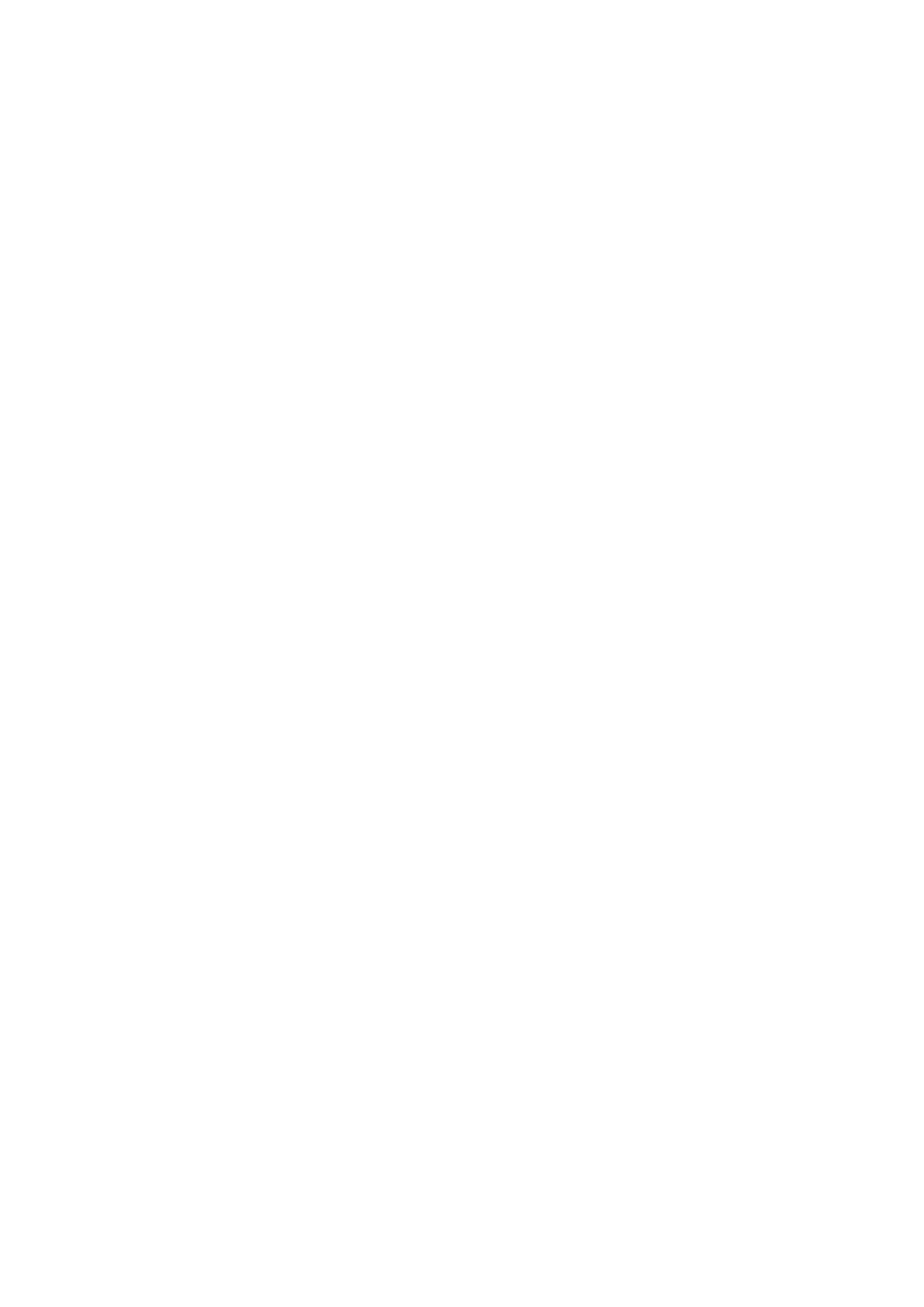where  $D = Eh^3/12(1 - v^2)$  is the bending rigidity of the graphene sheet. By ignoring the effect of nonlocal parameter  $(e_0 a)$  in equations (6a) to (6e), the stress-resultant displacement relations will be identical to the relations obtained from the classical (or local) plate model. In addition, the in-plane edge load provides a force component for a deflected plate in transverse direction as:

$$
p = N_{xx}\psi_{z,xx},\tag{7}
$$

where  $N_{xx}$  is the in-plane edge load per unit length. Consequently, by substituting equations (6a) to (6e) and (7) into equations (1a) to (1c), the governing differential equations of motion using nonlocal Mindlin plate theory are derived as follows:

$$
\psi_{x,xx} + \psi_{x,yy} + \left(\frac{1+\nu}{1-\nu}\right) \left[\psi_{x,xx} + \psi_{y,xy}\right] - \left(\frac{2\kappa^2 G h}{D(1-\nu)}\right) \left[\frac{\partial w}{\partial x} + \psi_x\right] \n- \frac{1}{12} \rho h^3 \psi_{x,tt} + \frac{(e_0 a)^2}{12} \rho h^3 \left[\psi_{x,xxtt} + \psi_{x,yytt}\right] = 0, \tag{8a}
$$
\n
$$
\psi_{y,xx} + \psi_{y,yy} + \left(\frac{1+\nu}{1-\nu}\right) \left[\psi_{y,yy} + \psi_{x,xy}\right] - \left(\frac{2\kappa^2 G h}{D(1-\nu)}\right) \left[\frac{\partial w}{\partial y} + \psi_y\right] \n- \frac{1}{12} \rho h^3 \psi_{y,tt} + \frac{(e_0 a)^2}{12} \rho h^3 \left[\psi_{y,xxtt} + \psi_{y,yytt}\right] = 0, \tag{8b}
$$
\n
$$
\frac{\partial^2 w}{\partial x^2} + \frac{\partial^2 w}{\partial y^2} + \left[\psi_{x,x} + \psi_{y,y}\right] + N_{xx} \frac{\partial^2 w}{\partial x^2} + k_s \left[\frac{\partial^2 w}{\partial x^2} + \frac{\partial^2 w}{\partial y^2}\right] \n- k_w w - \rho h \frac{\partial^2 w}{\partial t^2} + (e_0 a)^2 \rho h \left[\frac{\partial^4 w}{\partial x^2 \partial t^2} + \frac{\partial^4 w}{\partial y^2 \partial t^2}\right] - (e_0 a)^2 \left[N_{xx} \frac{\partial^4 w}{\partial x^4} + N_{xx} \frac{\partial^4 w}{\partial x^2 \partial y^2} + k_s \left[\frac{\partial^4 w}{\partial x^4} + \frac{\partial^4 w}{\partial y^4} + 2 \frac{\partial^4 w}{\partial x^2 \partial y^2} - k_w \left[\frac{\partial^2 w}{\partial x^2} + \frac{\partial^2 w}{\partial y^2}\right]\right]\right] = 0, \tag{8c}
$$

where  $k_s = K_s l^2$  $k_{s} = K_{s} l^{2} / D$  and  $k_{w} = K_{w} l^{4}$  $k_w = K_w l^4 / D$  are the dimensionless shear and Winkler foundation coefficients, respectively. It is worth mentioning that the aforementioned governing differential equations are reduced to those of the classical Mindlin plate model when the scale coefficient  $(e_0 a)$  becomes equal to zero.

#### **3. Solution using Navier's approach**

In Navier**'**s approach, the generalized displacement field is expanded in trigonometric series such that the boundary conditions of the problem are satisfied. In the following, the solution of governing differential equations obtained in previous section for the rectangular plates with simply supported boundary conditions is presented using Navier's method. The simply supported boundary conditions for the plate model are

$$
w = 0, \psi_{y} = 0 \text{ and } M_{xx} = 0 \text{ at } x = 0, l
$$
 (9a)

$$
w = 0, \psi_x = 0 \text{ and } M_{yy} = 0 \text{ at } y = 0, b
$$
 (9b)

The general form of expanded displacement components are assumed to be as

$$
\psi_x = \sum_{m=1}^{\infty} \sum_{n=1}^{\infty} \Psi_{nm} \cos(\zeta_m x) \sin(\eta_n y) \sin \omega_{nm} t, \qquad (10a)
$$

$$
\psi_{y} = \sum_{m=1}^{\infty} \sum_{n=1}^{\infty} \Phi_{nm} \sin(\zeta_{m} x) \cos(\eta_{n} y) \sin \omega_{nm} t, \tag{10b}
$$

$$
w = \sum_{m=1}^{\infty} \sum_{n=1}^{\infty} W_{nm} \sin(\zeta_m x) \sin(\eta_n y) \sin \omega_{nm} t,
$$
\n(10c)

where  $\Psi_{nm}$ ,  $\Phi_{nm}$  and  $W_{nm}$  are constant coefficients and  $\zeta_m$  and  $\eta_n$  are defined as  $\zeta_m =$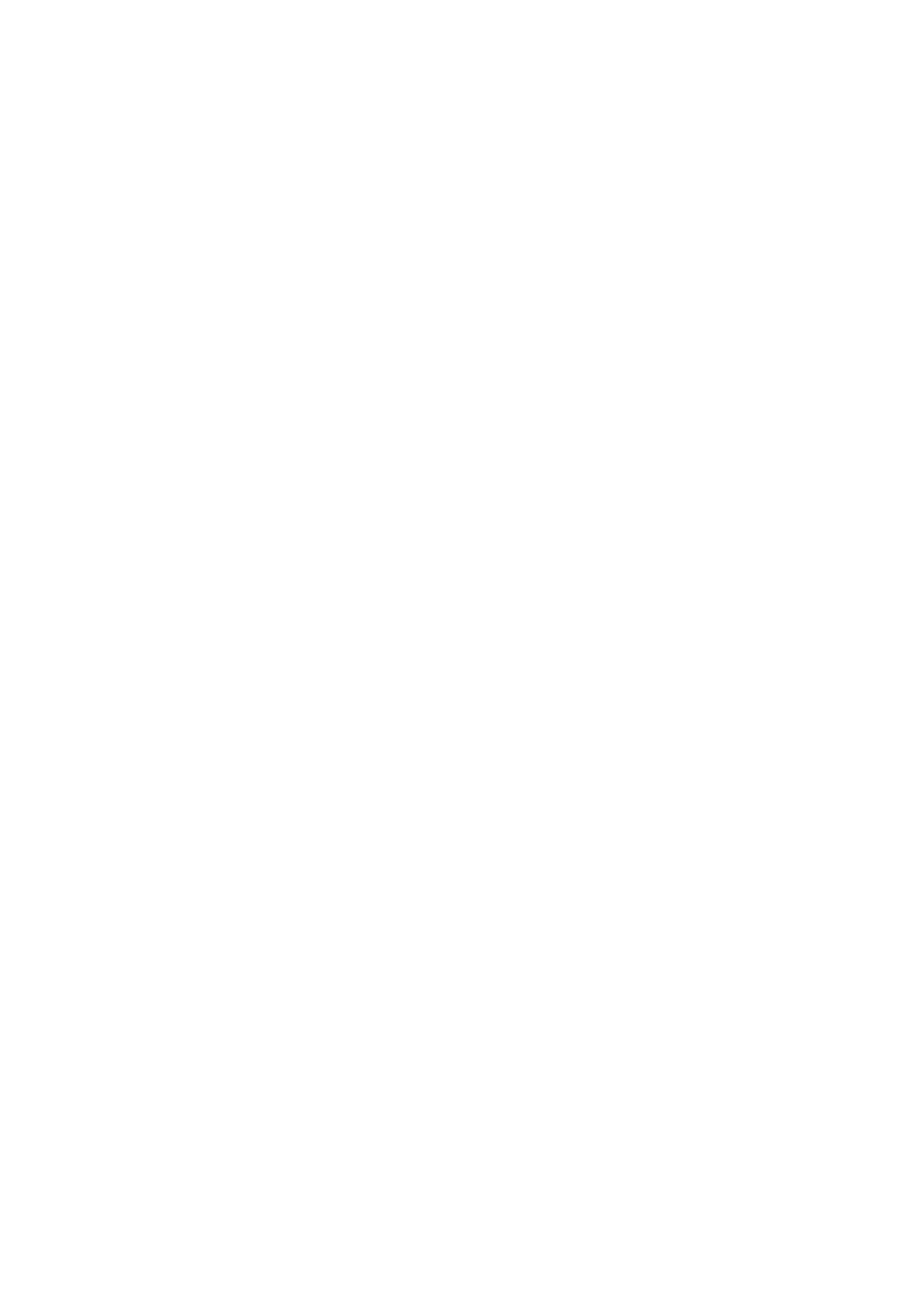**4.2. Small scale effect on the frequency ratio of the graphene sheet.** After verifying the accuracy of the present analytical solution, the following new results are presented for the graphene sheets under external in-plane loads and resting on elastic foundation. Figures 3 to 7 show the influence of scaling coefficient ( $e_0a$ ), surrounding elastic medium ( $k_w$  and  $k_s$ ), aspect ratio  $(l/b)$ , length of graphene sheet (*l*) and the mode of vibration  $(m)$  on the frequency ratio of graphene sheet based on the nonlocal elasticity solutions. It can be demonstrated that by setting  $e_0 a = 0$  in the governing vibration equations of the nonlocal plate (i.e. equations (8a) to (8c)), the classical elastic plate vibration equations (presented by Hashemi *et al.* [24]) are obtained. In addition, by setting  $D = EI$  and  $b = 0$  in equations (8a) to (8c) the nonlocal solution for the free vibration of a beam is obtained that is consistent very well with the Reddy's results [26].

Figure 3 shows the variations of the frequency ratio of the graphene sheet (for the first natural mode) with plate length and for different values of the nonlocal parameter ( $e_0 a$ ). The nonlocal parameter was chosen between 0 to  $2nm$  because according to Sudak [27],  $(e_0 a)$ should be smaller than  $2 \, nm$  for single-walled carbon nanotubes. For plotting the curves of Fig. 3, Winkler and shear modulus parameters were considered to be constant and equal to  $k_w = 250$  and  $k_s = 0$ , respectively and the modes of vibration were assumed as  $m = 1$  and  $n = 1$ . As it is seen from Fig. 3, the length scale coefficient decreases the frequency ratio (i.e. the natural frequency of the graphene sheet). Moreover, according to this figure, while for the small lengths of the plate, the non-local parameter affects significantly the value of natural frequency, its influence becomes negligible for the larger plate lengths (typically  $l \ge 20 \ nm$ ). In addition when the nonlocal parameter increases, the natural frequencies of the nonlocal solutions become smaller than those of the classical solutions because of the negative sign of  $e_0 a$  term in equations (8a) to (8c).



**Fig. 3.** Variations of frequency ratio with graphene sheet length (*l*) for different nonlocal parameters.

Figure 4 displays the variations of frequency ratio with the length of graphene sheet for different modes of vibration. It can be seen from Fig. 4 that for any given plate length, the corresponding value of natural frequency of the graphene sheet becomes smaller for the higher frequency mode numbers. The deference between the results of mode numbers increases by decreasing *l* showing the significant influence of nonlocal solution on the frequency response of graphene sheets having smaller plate lengths. Furthermore, at lower modes of vibration and for the higher lengths of plate all the results converge to the classical frequency of local plate [24] and the influences of small scale effects disappear.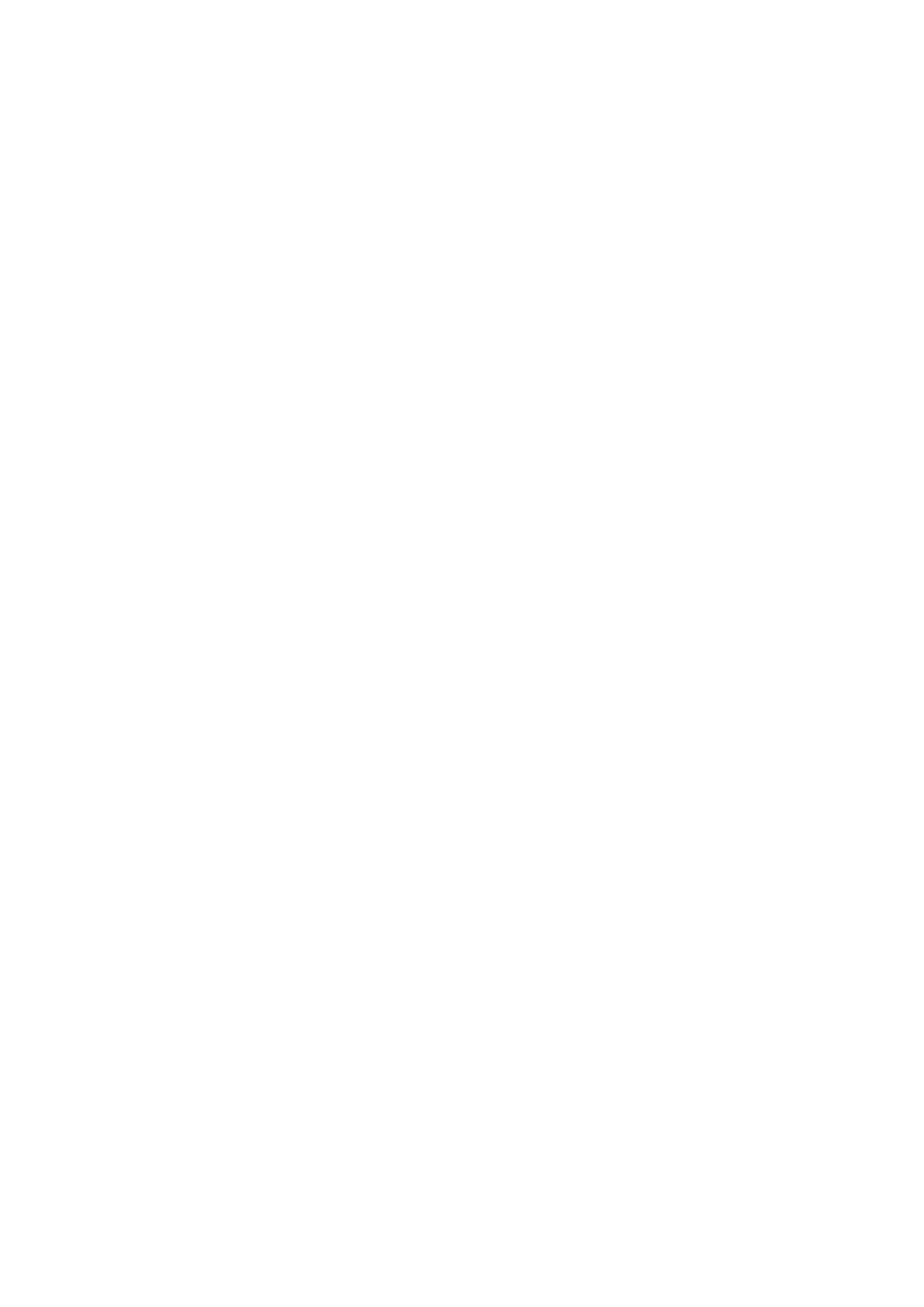Similarly, Fig. 6 illustrates also the effect of shear modulus parameter  $k_s$  on the frequency ratio of the graphene sheet in the presence of nonlocal parameter. The elastic medium was modeled as a Pasternak type foundation model with  $k_w = 250$  and the shear modulus parameter was varied as follows:  $k_s = 2, 4, 6, 8, 10$ . These values for the shear modulus parameter  $(k<sub>s</sub>)$  were also used by Liew *et al.* [28]. It can be seen that by increasing the shear modulus parameter of elastic medium the frequency ratio of graphene sheet resting on a Pasternak type model foundation decreases for any given nonlocal parameters. Again, reduction in the frequency ratio becomes more noticeable for the greater nonlocal parameters.



**Fig. 6.** Influence of small scale effects on the frequency ratio of graphene sheet for various shear modulus parameters  $k_s$ .

**4.4. Effect of aspect ratio on the frequency ratio of the graphene sheet.** The variation of the frequency ratio  $(\omega_{nonlocal}/\omega_{local})$  versus the aspect ratio  $(l/b)$  for the considered rectangular Mindlin plate (graphene sheet) has been presented in Fig. 7 for different values of  $e_0a$ . According to Fig. 7, the results obtained from nonlocal elastic solution are smaller than the corresponding results of the classical solution for the all aspect ratios. In addition the frequency ratio reduces by increasing  $l/b$ . It can be also seen that the length scale effects are more pronounced in vibration of rectangular graphene sheets than the strip-type graphene sheets (nanoribbons).



**Fig. 7.** Variations of frequency ratio with aspect ratio  $(l/b)$  for different nonlocal parameters,  $(m = 1, n = 1)$ .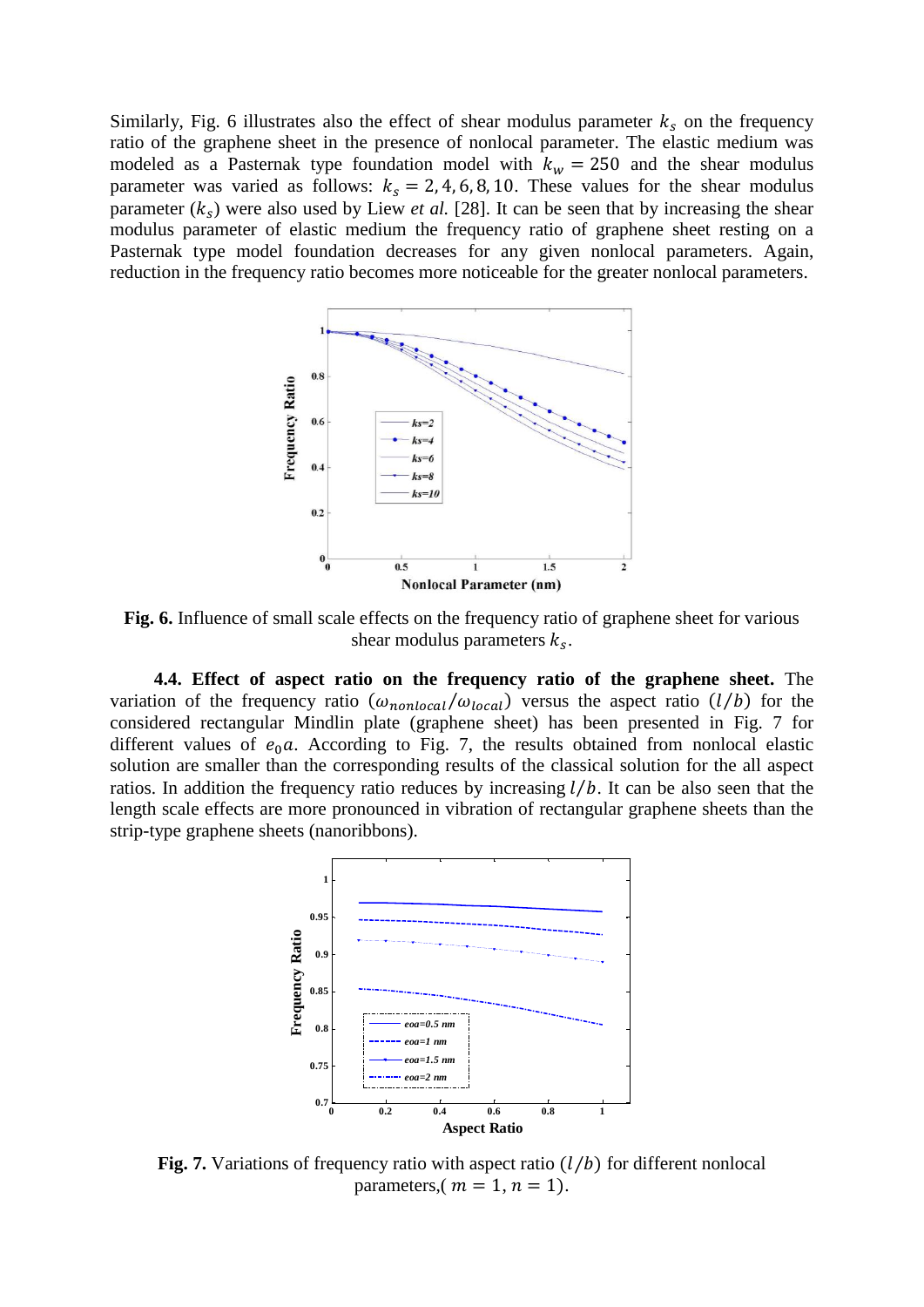# **5. Conclusions**

- The vibration response of a single-layer graphene sheet embedded in an elastic medium was studied using nonlocal Mindlin plate theory.

- An explicit solution which takes into account the influence of length scale and surrounding elastic medium was derived for obtaining the natural frequencies of micro/nanoscaled Mindlin plates (such as graphene sheets).

- It was found that the effect of small scale is more pronounced for higher modes of vibration, greater Winkler and shear modulus parameters and larger length/width aspect ratios.

- The comprehensive model presented in this study provides useful results for vibration design aspects of NEMS devices such as graphene vibrators.

## **Appendix**

Coefficients  $d_{11}$  through  $d_{33}$  are:

$$
d_{11} = \zeta_m^2 + \eta_n^2 + \frac{2Ghk^2}{D(1-\nu)} + \frac{(1+\nu)}{(1-\nu)}\zeta_m^2 - \frac{1}{12}\rho h^3 \omega_{nm}^2 - \frac{1}{12}\rho h^3 \omega_{nm}^2 (e_0 a)^2 (\zeta_m^2 + \eta_n^2), \tag{A.1}
$$

$$
d_{12} = \zeta_m^2 \eta_n^2 \frac{(1+v)}{(1-v)},\tag{A.2}
$$

$$
d_{13} = \frac{2Ghk^2}{D(1-v)} \zeta_m^2,\tag{A.3}
$$

$$
d_{21} = \zeta_m^2 \eta_n^2 \frac{(1+v)}{(1-v)},\tag{A.4}
$$

$$
d_{22} = \zeta_m^2 + \eta_n^2 + \frac{2Ghk^2}{D(1-\nu)} + \frac{(1+\nu)}{(1-\nu)}\eta_n^2 - \frac{1}{12}\rho h^3 \omega_{nm}^2 - \frac{1}{12}\rho h^3 \omega_{nm}^2 (e_0 a)^2 (\zeta_m^2 + \eta_n^2),
$$
 (A.5)

$$
d_{23} = \frac{2G\hbar k^2}{D(1-v)} \eta_n^2, \tag{A.6}
$$

$$
d_{31} = -\zeta_m^2,\tag{A.7}
$$

$$
d_{32} = -\eta_n^2,\tag{A.8}
$$

$$
d_{33} = -\zeta_m^2 - \eta_n^2 + \rho h \omega_{nm}^2 + \rho h \omega_{nm}^2 (e_0 a)^2 (\zeta_m^2 + \eta_n^2) - k_s
$$
  

$$
- \zeta_m^2 N_{xx} - (e_0 a)^2 [k_w (\zeta_m^4 + \eta_n^4 + \zeta_m^2 \eta_n^2) - k_s (\zeta_m^2 - \eta_n^2) + \zeta_m^4 N_{xx} + \zeta_m^2 \eta_n^2 N_{xx}].
$$
 (A.9)

### **References**

- [1] S. Iijima // *Nature* **354 (6348)** (1991) 56.
- [2] K. [Esumi,](http://www.scopus.com/search/submit/author.url?author=Esumi%2c+K.&origin=resultslist&authorId=7102175873&src=s) M. [Ishigami,](http://www.scopus.com/search/submit/author.url?author=Ishigami%2c+M.&origin=resultslist&authorId=13612462200&src=s) A. [Nakajima,](http://www.scopus.com/search/submit/author.url?author=Nakajima%2c+A.&origin=resultslist&authorId=7202677391&src=s) K. [Sawada,](http://www.scopus.com/search/submit/author.url?author=Sawada%2c+K.&origin=resultslist&authorId=7402551794&src=s) H. [Honda](http://www.scopus.com/search/submit/author.url?author=Honda%2c+H.&origin=resultslist&authorId=7402102992&src=s) // *Carbon* **34** (1996) 279.
- [3] F. Scarpa, S. Adhikari, A. Srikantha Phani // *Nanotechnology* **20(6)** (2009) 065709.
- [4] K. [Tanaka,](http://www.scopus.com/search/submit/author.url?author=Tanaka%2c+K.&origin=resultslist&authorId=7406936489&src=s) H. [Aoki,](http://www.scopus.com/search/submit/author.url?author=Aoki%2c+H.&origin=resultslist&authorId=7402574575&src=s) H. [Ago,](http://www.scopus.com/search/submit/author.url?author=Ago%2c+H.&origin=resultslist&authorId=7006525631&src=s) T. [Yamabe,](http://www.scopus.com/search/submit/author.url?author=Yamabe%2c+T.&origin=resultslist&authorId=35414505500&src=s) K. [Okahara](http://www.scopus.com/search/submit/author.url?author=Okahara%2c+K.&origin=resultslist&authorId=7003546418&src=s) // *[Carbon](http://www.scopus.com/source/sourceInfo.url?sourceId=25806&origin=resultslist)* **35** (1997) 121.
- [5] C. Berger, Z. Song, T. Li, X. Li, A.Y. Ogbazghi, R. Feng, Z. Dai, A.N. Marchenkov, E.H. Conrad, P.N. First, W.A. de Heer // *The [Journal of Physical Chemistry B](http://www.scopus.com/source/sourceInfo.url?sourceId=26970&origin=resultslist)* **108(52)** (2004) 19912.
- [6] J.S. [Bunch,](http://www.scopus.com/search/submit/author.url?author=Bunch%2c+J.S.&origin=resultslist&authorId=7005819592&src=s) A.M. [Van Der Zande,](http://www.scopus.com/search/submit/author.url?author=Van+Der+Zande%2c+A.M.&origin=resultslist&authorId=15836160200&src=s) S.S. [Verbridge,](http://www.scopus.com/search/submit/author.url?author=Verbridge%2c+S.S.&origin=resultslist&authorId=6506725414&src=s) I.W. [Frank,](http://www.scopus.com/search/submit/author.url?author=Frank%2c+I.W.&origin=resultslist&authorId=15834834900&src=s) D.M. [Tanenbaum,](http://www.scopus.com/search/submit/author.url?author=Tanenbaum%2c+D.M.&origin=resultslist&authorId=6603934206&src=s) J.M. [Parpia,](http://www.scopus.com/search/submit/author.url?author=Parpia%2c+J.M.&origin=resultslist&authorId=7006364329&src=s) H.G. [Craighead,](http://www.scopus.com/search/submit/author.url?author=Craighead%2c+H.G.&origin=resultslist&authorId=7006812521&src=s) P.L. [McEuen](http://www.scopus.com/search/submit/author.url?author=McEuen%2c+P.L.&origin=resultslist&authorId=7006583549&src=s) // *[Science](http://www.scopus.com/source/sourceInfo.url?sourceId=23571&origin=resultslist)* **315** (2007) 490.
- [7] C. [Soldano,](http://www.scopus.com/search/submit/author.url?author=Soldano%2c+C.&origin=resultslist&authorId=12797350700&src=s) A. [Mahmood,](http://www.scopus.com/search/submit/author.url?author=Mahmood%2c+A.&origin=resultslist&authorId=35847606200&src=s) E. [Dujardin](http://www.scopus.com/search/submit/author.url?author=Dujardin%2c+E.&origin=resultslist&authorId=35728125400&src=s) // *[Carbon](http://www.scopus.com/source/sourceInfo.url?sourceId=25806&origin=resultslist)* **48** (2010) 2127.
- [8] A. Sakhaee-Pour, M.T. [Ahmadian,](http://www.scopus.com/search/submit/author.url?author=Ahmadian%2c+M.T.&origin=resultslist&authorId=8403389300&src=s) A. [Vafai](http://www.scopus.com/search/submit/author.url?author=Vafai%2c+A.&origin=resultslist&authorId=7006185877&src=s) // *Solid State Communications* **145** (2008) 168.
- [9] K. [Behfar,](http://www.scopus.com/search/submit/author.url?author=Behfar%2c+K.&origin=resultslist&authorId=9433491700&src=s) R. [Naghdabadi](http://www.scopus.com/search/submit/author.url?author=Naghdabadi%2c+R.&origin=resultslist&authorId=8563161500&src=s) // *Composites Science and Technology* **65(7-8)** (2005) 1159.
- [10] A. [Sakhaee-Pour,](http://www.scopus.com/search/submit/author.url?author=Sakhaee-Pour%2c+A.&origin=resultslist&authorId=23028772100&src=s) M.T. [Ahmadian,](http://www.scopus.com/search/submit/author.url?author=Ahmadian%2c+M.T.&origin=resultslist&authorId=8403389300&src=s) R. [Naghdabadi](http://www.scopus.com/search/submit/author.url?author=Naghdabadi%2c+R.&origin=resultslist&authorId=8563161500&src=s) // *Nanotechnology* **19(8)** (2008) 085702.

134